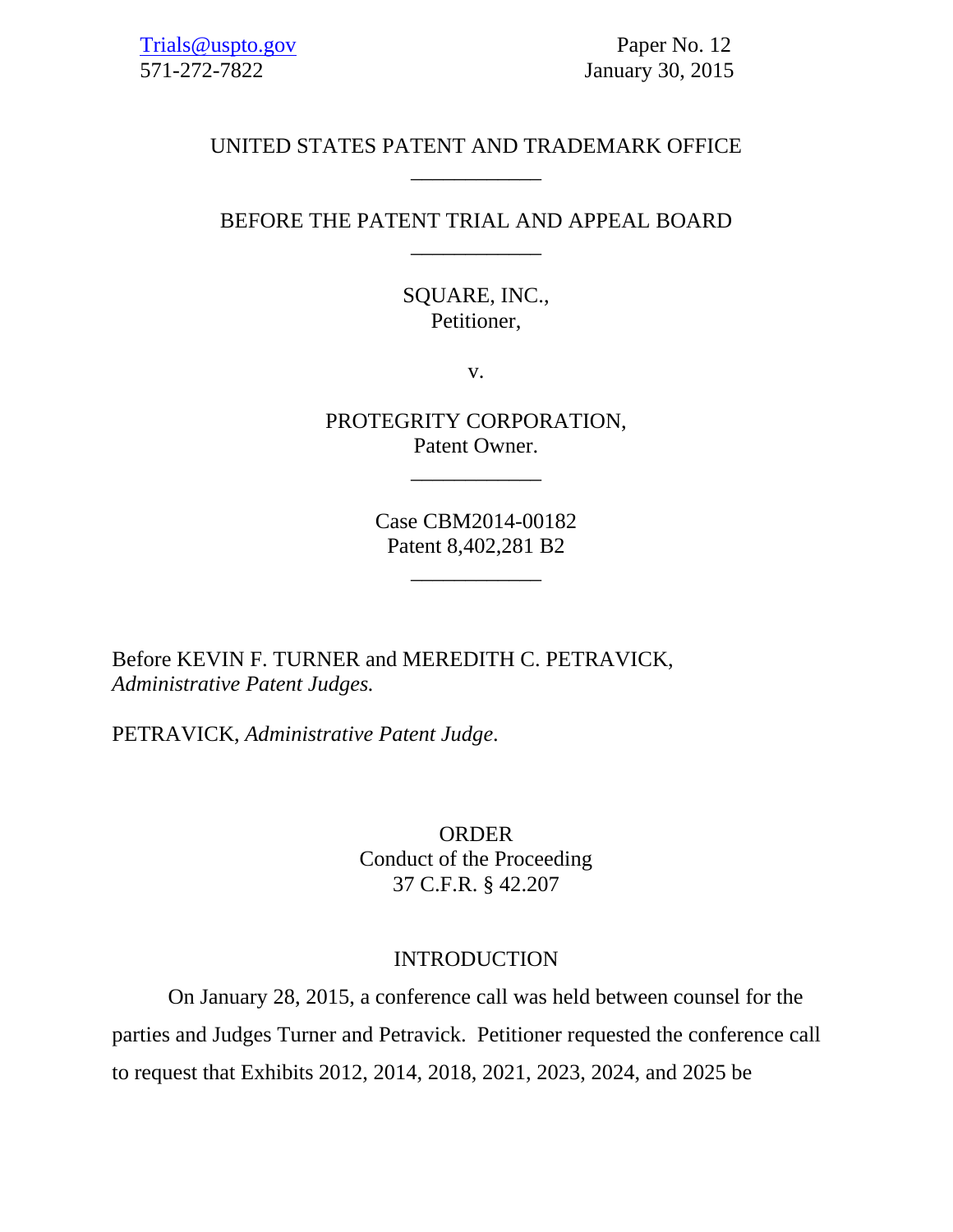CBM2015-00182 Patent 8,402,281 B2

expunged from the record and that any corresponding argument in the Preliminary Response (Paper 8) be struck. According to Petitioner, the Exhibits and Preliminary Response includes new testimonial evidence in violation of 37 C.F.R. 42.207(c).

#### DISCUSSION

37 C.F.R. § 42.207(a) states that a preliminary response "can include evidence except as provided in paragraph (c) of this section." 37 C.F.R. § 42.207(c) state: "The preliminary response shall not present new testimony evidence beyond that already of record, expect as authorized by the Board." New testimony is testimony that was taken specifically for the purposes of the proceeding at issue. The Board may permit, in its discretion, new testimonial evidence in a preliminary response if the patent owner demonstrates that such evidence is in the interest of justice. Trial Practice Guide, 77 Fed. Reg. at 48764.

### *Exhibits 2012, 2014, 2021,and 2023–2025*

Exhibit 2012 is a transcript of a deposition of Dr. Michael I. Shamos taken on January 18, 2013; Exhibit 2014 is two pages from a document titled Report of Defendant Voltage Security, Inc.'s Expert Michael I. Shamos, Ph.D., J.D. Concerining Invalidity; and Exhibit 2023 is a document titled Supplemental Rebuttal Report of Ulf Mattsson dated October 17, 2012. These exhibits pre-date the August 29, 2014 filing of the Petition (Paper 3) and appear to have been prepared in connection with related case *Protegrity Corporation v. Voltage Security, Inc.,* Case No. 3:10-cv-755 (RNC) (D.Ct.).

Exhibit 2021 is a declaration of Ulf Mattson dated December 11, 2012; Exhibit 2024 is a document titled Protegrity Corporation's Response to Ingrian Networks, Inc.'s First Set of Interrogatories dated April 13, 2009; and Exhibit 2025

2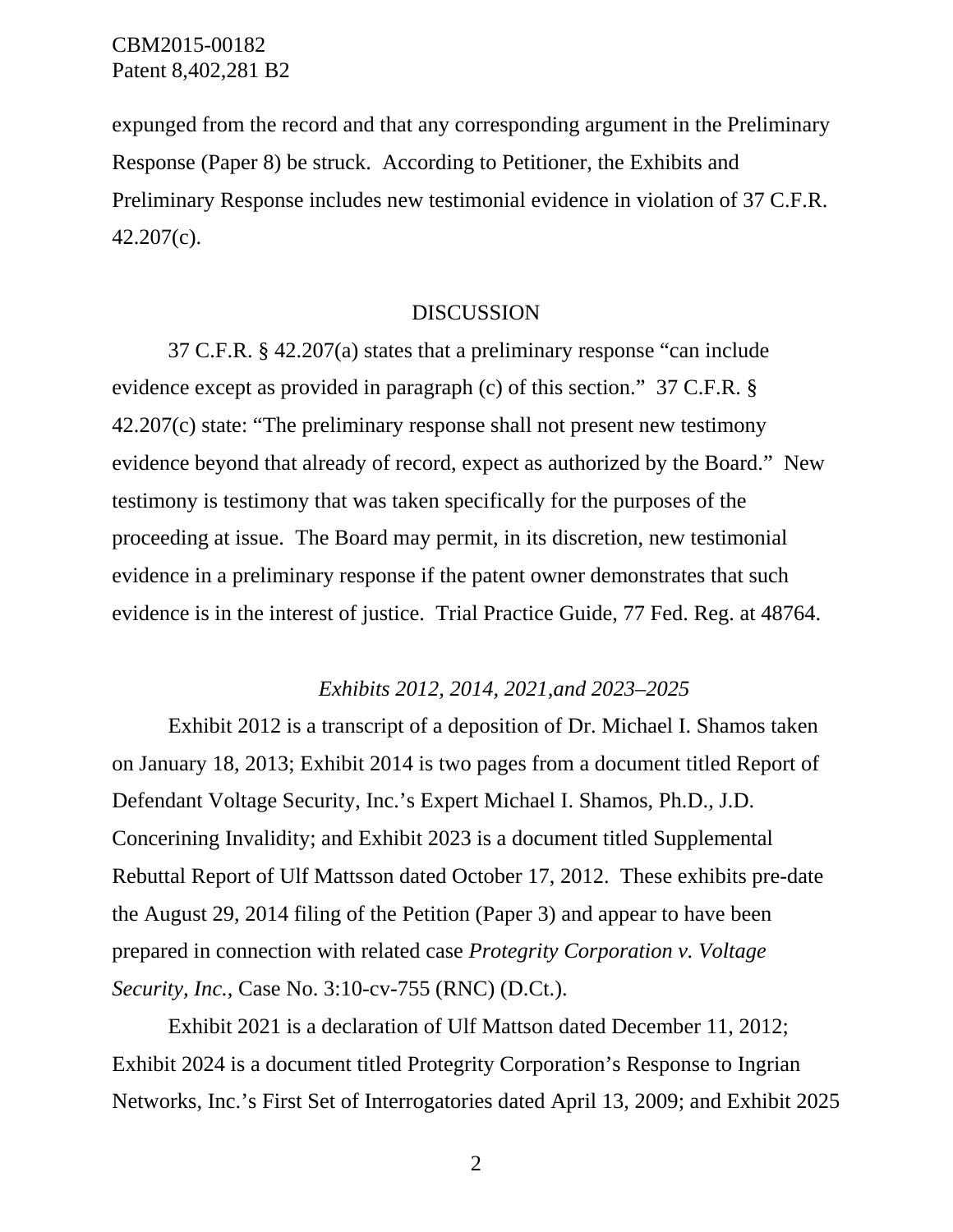# CBM2015-00182 Patent 8,402,281 B2

is a document titled Rebuttal Report of Ulf Mattson dated October 17, 2012. Theses exhibits also pre-date the filing of the Petition and appear to have been prepared in connection with another related case *Protegrity Corporation v. Ingrian Networks, Inc.*, Case No. 3:08-cv-618 (RNC) (D.Ct.).

Given the above, and based upon the information presented during the call, we determine that Exhibits 2012, 2014, 2021, and 2023–2025 are not new testimonial evidence and are permitted to be included in the Preliminary Response. The testimony in these exhibits was prepared for the purposes of the related district court proceedings and not these proceedings. Exhibits 2012, 2014, 2021, and 2023–2025 will not be expunged.

### *Exhibit 2018*

Exhibit 2018 is a declaration of Ulf Mattsson signed on December 10, 2014, which is after the August 29, 2014 filing of the Petition, and includes a caption referencing this proceeding on the first page. Exhibit 2018 appears to have been prepared in connection with this proceeding.

Given the above and based upon the information presented during the call, we determine that Exhibit 2018 is new testimonial evidence that is not permitted to be included in the Preliminary Response pursuant to 37 C.F.R. 42.207(c). Exhibit 2018 will be expunged from the record, and we will not consider any reference or citation to Exhibit 2018 in the Preliminary Response.

Exhibit 2018 references Exhibits 2019–2036. As discussed above, Exhibits 2021 and 2023–2025 do not include any new impermissible testimonial evidence. We also determine that Exhibits 2019, 2020, 2022, and 2026–2036 do not include any impermissible new testimonial evidence. Exhibits 2019–2036 will not be expunged; however, we will consider these exhibits only if the exhibit, itself, is referenced or cited in the Preliminary Response, or other permitted filing.

3